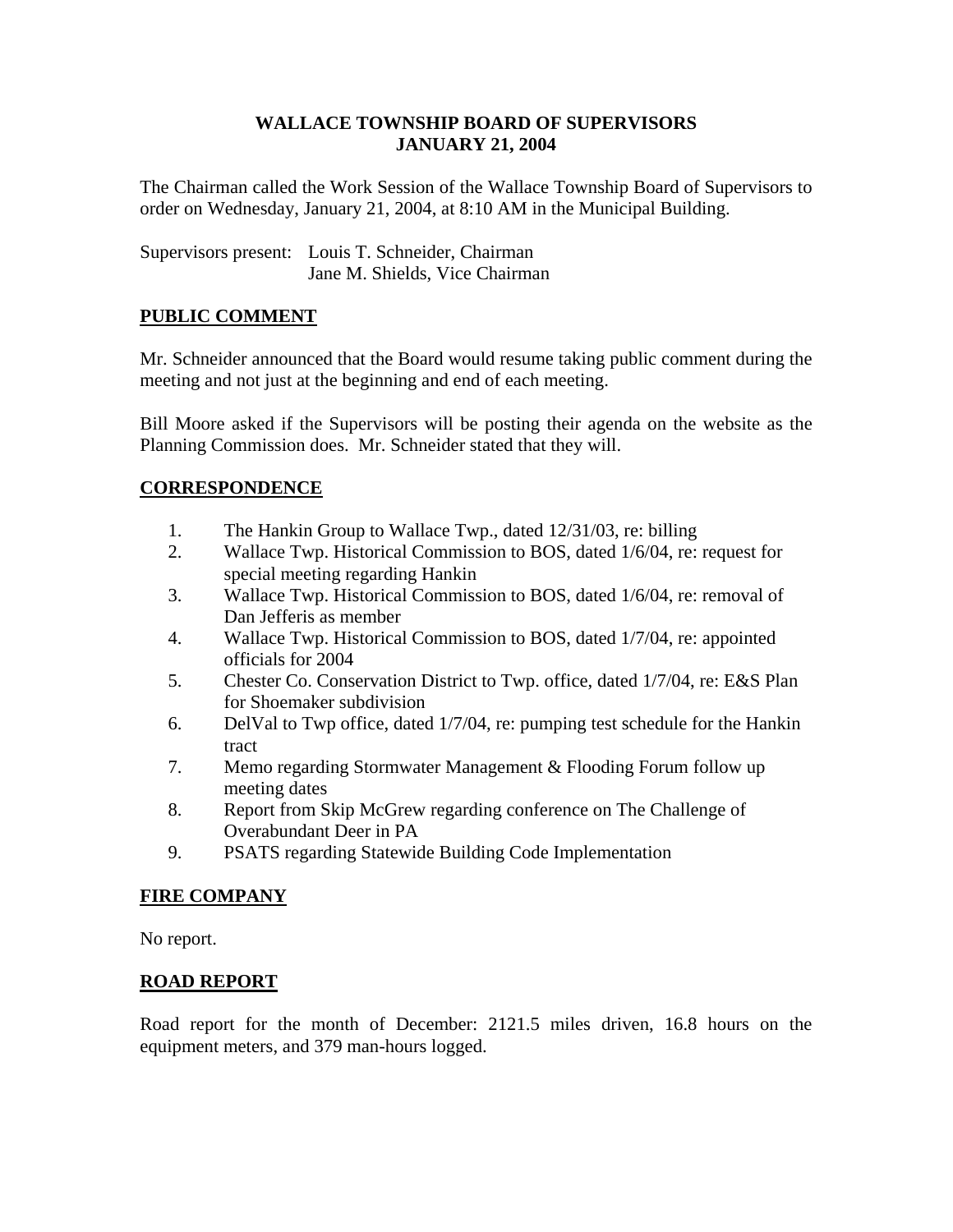# **JANUARY 21, 2004 PAGE 2**

The road department conducts road inspections every Monday to check for missing or downed signs. The department was called out for snow on December 15 and 16 totaling 30 hours in the two days. Helped West Brandywine replace a pipe across Highspire Road near the township line. The area around the Burnt Chimney also has a water problem and West Brandywine will be looking in to that also. Installed a "Watch Children" sign on Mapleflower Road per discussions with the police. Installed a new insulated garage door at the shop as well as garage door openers.

# **PLANNING COMMISSION**

Skip McGrew reported that at their last meeting they discussed the Bernard subdivision. They reviewed the sketch plan presented by the applicant as well as the original subdivision plan approved in 1979. The sketch plan presented would increase the number of lots from the original plan. The applicant has offered to utilize the old plan if the Board is inclined to grant an extension since the plan has expired. The applicant further agrees to deed restrict all lots from further subdivision and place a conservation easement on the Class A lands. The Wallace Trust was present at the PC meeting and they are okay with taking the conservation easement. Applicant has also agreed to cover the costs for engineering services. The Planning Commission recommended to the Board that they grant the extension and allow the applicant to proceed with the old plan. The Board has agreed to grant the extension of the old subdivision and allow the applicant to proceed with the preparation of any additional documents.

The Planning Commission will be holding a work session next week to discuss the subdivision application package as well as the change to the setback requirements for fences.

Mr. McGrew stated that two of the current members to the commission will be unable to maintain their current involvement and he would like to have those members appointed as alternate members and would like to recommend Bill Moore and Susan Chady as new members. Ms. Shields stated that the Board will conduct interviews with the two potential members.

# **SUBDIVISIONS**

None.

# **HISTORICAL COMMISSION**

Elaine McGrew reported that the Commission held their reorganization meeting on January  $5<sup>th</sup>$ . All of the members will remain the same for the new year. The Historical Commission will be working with Ken Nicely to possibly make an addition to the website regarding genealogy searches.